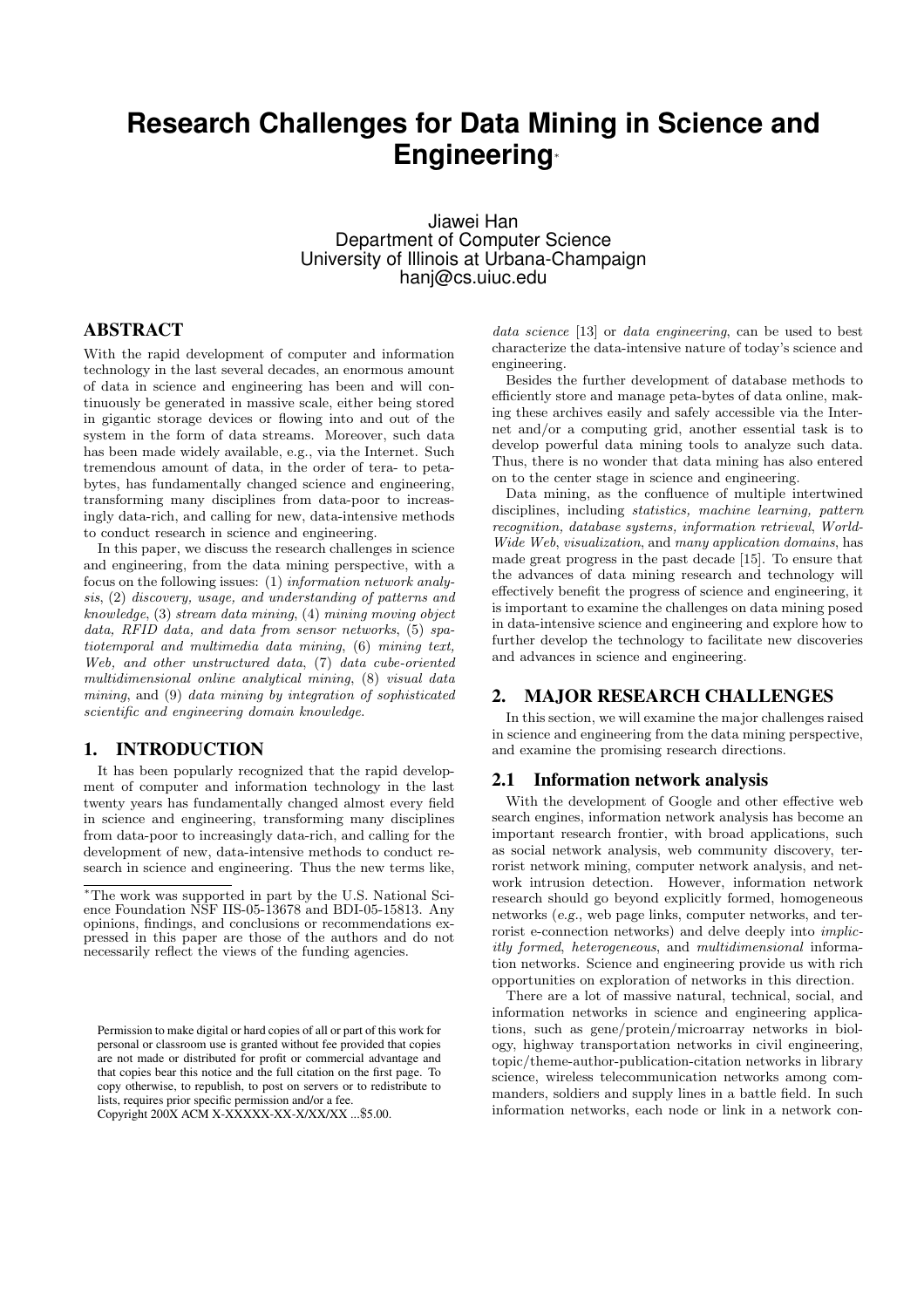tains valuable, multidimensional information, such as textual contents, geographic information, traffic flow, and other properties. Moreover, such networks could be highly dynamic, evolving, and inter-dependent.

Although a single link in a network could be noisy, unreliable, and sometimes misleading, valuable knowledge can be mined reliably among a large number of links in a massive information network. Our recent studies on information networks show that the power of such links in massive information networks should not be underestimated. They can be used for predictive modeling across multiple relations [30], for user-guided clustering across multiple relations [31], for effective link-based clustering [16, 32], for distinguishing different objects with identical names [33] and for solving the veracity problem, i.e., finding reliable facts among multiple conflicting web information providers [34]. The power of such links should be thoroughly explored in many scientific domains, such as in protein network analysis in biology and in the analysis of networks of research publications in library science as well as in each science/engineering discipline.

Another important direction in information network analysis is to treat information networks as graphs and further develop graph mining methods [8, 29]. Recent progress on graph mining and its associated structural pattern-based classification and clustering, graph and graph containment indexing, and similarity search will play an important role in information network analysis. Moreover, since information networks often form huge, multidimensional heterogeneous graphs, mining noisy, approximate, and heterogeneous subgraphs based on different applications for the construction of application-specific networks with sophisticated structures will help information network analysis substantially. The use of the power law distribution of many information networks and the rules on density evolution of information networks will help reduce computational complexity and enhance to power of network analysis. Finally, the study of link analysis, heterogeneous data integration, user-guided clustering, user-based network construction, will provide essential methodology for the in-depth study in this direction.

#### 2.2 Discovery, understanding, and usage of patterns and knowledge

Scientific and engineering applications often handle massive data of high dimensionality. Pattern analysis can be a valuable tool for finding correlations, clusters, classification models, sequential and structural patterns, and outliers.

Frequent pattern mining has been a focused theme in data mining research for over a decade [14]. Abundant literature has been dedicated to this research, and tremendous progress has been made, ranging from efficient and scalable algorithms for frequent itemset mining in transaction databases to numerous research frontiers, such as sequential pattern mining, structural pattern mining, correlation mining, associative classification, and frequent-pattern-based clustering, as well as their broad applications.

Recently, studies have proceeded to scalable methods for mining colossal patterns [35] where the size of the patterns could be rather large so that the step-by-step growth using an Apriori-like approach does not work, methods for pattern compression, extraction of high-quality top-k patterns [28], and understanding patterns by context analysis and generation of semantic annotations [22]. Moreover, frequent patterns have been used for effective classification by

top- $k$  rule generation for long patterns and discriminative frequent pattern analysis [7]. Frequent patterns have also been used for clustering of high-dimensional biological data [26]. Moreover, much research has been done on effective sequential and structural pattern mining methods and the exploration of their applications [14, 8].

The promotion of effective application of pattern analysis methods in scientific and engineering applications is an important task in data mining. Moreover, it is important to further develop efficient methods for mining long, approximate, compressed, and sophisticated patterns for advanced applications, such as mining biological sequences and networks and mining patterns related to scientific and engineering processes. Furthermore, the exploration of mined patterns for classification, clustering, correlation analysis, and pattern understanding will still be interesting topics in research.

#### 2.3 Stream data mining

Stream data refers to the data that flows into and out of the system like streams. Stream data is usually in vast volume, changing dynamically, possibly infinite, and containing multi-dimensional features. Typical examples of such data include audio and video recording of scientific and engineering processes, computer network information flow, web click streams, and satellite data flow. Such data cannot be handled by traditional database systems, and moreover, most systems may only be able to read a data stream once in sequential order. This poses great challenges on effective mining of stream data.

With substantial research [1], progress has bee made on efficient methods for mining frequent patterns in data streams, multidimensional analysis of stream data (such as construction of stream cubes), stream data classification, stream clustering, stream outlier analysis, rare event detection [10], and so on. The general philosophy is to develop single-scan algorithms to collect information about stream data in tilted time windows, exploring micro-clustering, limited aggregation, and approximation. For skewed distribution of stream data, it is recommended to explore biased selective sampling and robust emsemble methods in model construction [10].

Stream data is often encountered in science and engineering applications. It is important to explore stream data mining in such applications and develop application-specific methods, e.g., real-time anomaly detection in computer network analysis, in electric power grid supervision, in weather modeling, in engineering and security surveillance, and other stream data applications.

#### 2.4 Mining moving object data, RFID data, and data from sensor networks

With the popularity of sensor networks, GPS, cellular phones, other mobile devices, and RFID technology, tremendous amount of moving object data has been collected, calling for effective analysis. This is especially true in many scientific, engineering, business and homeland security applications.

Interesting research has been conducted on warehousing and mining RFID data sets [11], detection of strange moving objects [19], clustering trajectory data [17], and mining traffic data for route planning [12]. However, this is still a young field with many research issues to be explored on mining moving object data, RFID data, and data from sen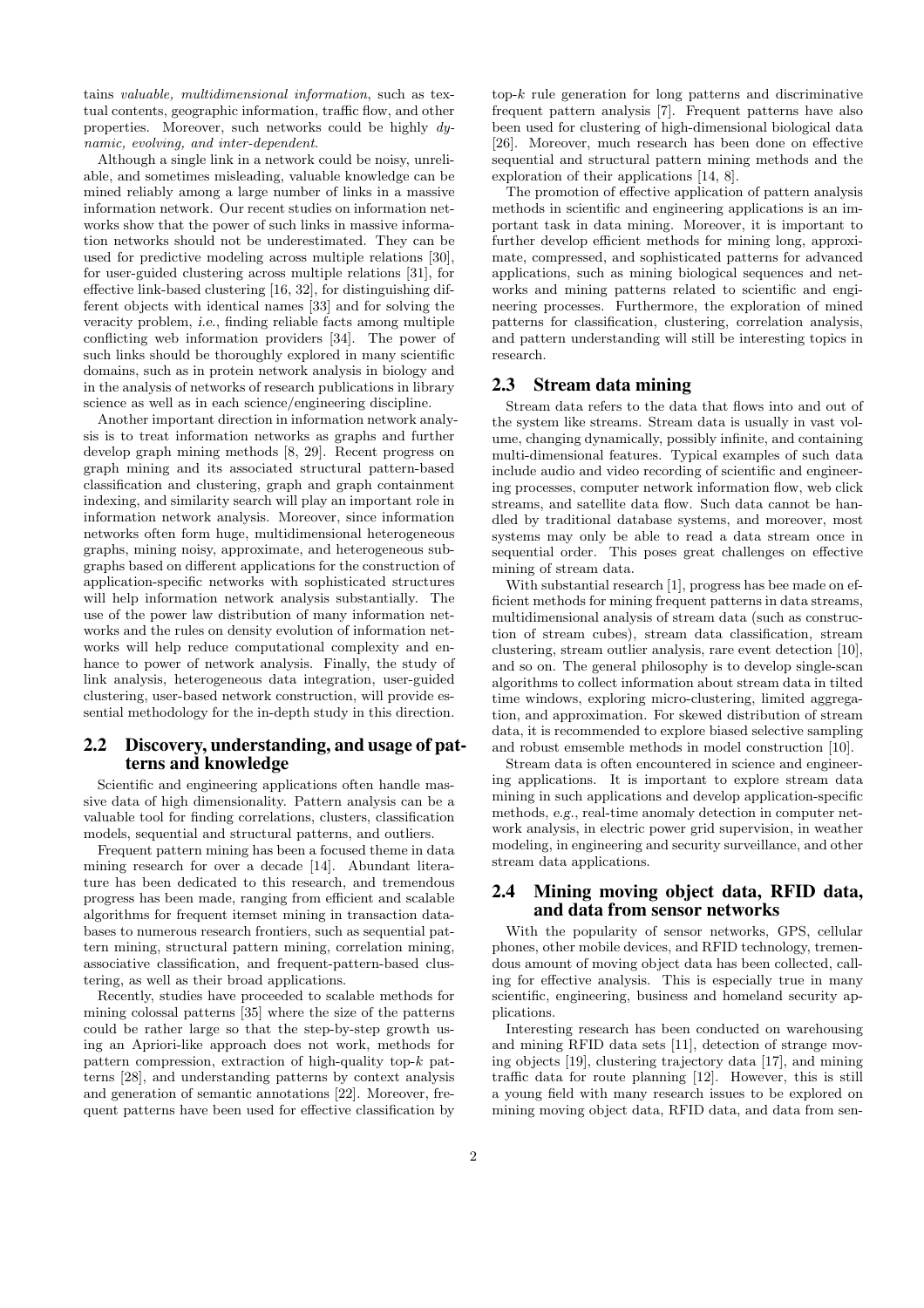sor networks. For example, how to explore correlation and regularity to clean noisy sensor network and RFID data, how to integrate and construct data warehouses for such data, how to perform scalable mining for peta-byte RFID data, how to find strange moving objects, how to classify multidimensional trajectory data, and so on. With time, location, moving direction, speed, as well as multidimensional semantics of moving object data, likely multi-dimensional data mining will play an essential role in this study.

### 2.5 Spatial, temporal, spatiotemporal, and multimedia data mining

Scientific and engineering data is usually related to space, time, and in multimedia modes (e.g., containing color, image, audio, and video). With the popularity of digital photos, audio DVDs, videos, YouTube, web-based map services, weather services, satellite images, digital earth, and many other forms of multimedia, spatial, and spatiotemporal data, mining spatial, temporal, spatiotemporal, and multimedia data will become increasingly popular, with far-reaching implications [23, 24]. For example, mining satellite images may help detect forest fire, find unusual phenomena on earth, predict hurricane landing site, discover weather patterns, and outline global warming trends.

Research in this domain needs the confluence of multiple disciplines including image processing, pattern recognition, geographic information systems, parallel processing, and statistical data analysis. Automatic categorization of images and videos, classification of spatiotemporal data, finding frequent/sequential patterns and outliers, spatial collocation analysis, and many other tasks have been studied popularly. With the mounting of such data, the development of scalable analysis methods and new data mining functions will be an important research frontier for years to come.

#### 2.6 Mining text, Web, and other unstructured data

Web is the common place for scientists and engineers to publish their data, share their observations and experiences, and exchange their ideas. There is a tremendous amount of scientific and engineering data on the web. For example, in biology and bioinformatics research, there are GenBank, ProteinBank, GO, PubMed, and many other biological or biomedical information repositories available on the Web. Therefore, the Web has become the ultimate information access and processing platform, housing not only billions of link-accessed "pages", containing textual data, multimedia data, and linkages, on the surface Web, but also queryaccessible "databases" on the deep Web. With the advent of Web 2.0, there is an increasing amount of dynamic "workflow" emerging. With its penetrating deeply into our daily life and evolving into unlimited dynamic applications, the Web is central in our information infrastructure. Its virtually unlimited scope and scale render immense opportunities for data mining.

Text mining and information extraction have been applied not only to Web mining but also to the analysis of other kinds of semi-structured and unstructured information, such as digital libraries, biological information systems, research literature analysis systems, computer-aided design and instruction, and office automation systems.

There are lots of research issues in this domain [4, 20], which takes collaborative efforts of multiple disciplines, in-

cluding information retrieval, databases, data mining, natural language processing, and machine learning. For many scientific and engineering applications, the data is somewhat structured and semi-structured, with designated fields for text and multimedia data. Thus it is possible to mine and build relatively structured web repositories. Some promising research topics include heterogeneous information integration, information extraction, personalized information agents, application-specific partial Web construction and mining, in-depth Web semantics analysis, development of scientific and engineering domain-specific semantic Webs, and turning Web into relatively structured information-base.

#### 2.7 Data cube-oriented multidimensional online analytical mining

Scientific and engineering datasets are usually high-dimensional in nature. Viewing and mining data in multidimensional space will substantially increase the power and flexibility of data analysis. Data cube computation and OLAP (online analytical processing) technologies developed in data warehouse have substantially increased the power of multidimensional analysis of large datasets. Besides traditional data cubes, there are recent studies on construction of regression cubes [6], prediction cubes [5], and other scalable high-dimensional data analysis methods [18]. Such multidimensional, especially high-dimensional, analysis tools will ensure data can be analyzed in hierarchical, multidimensional structures efficiently and flexibly at user's finger tips. This leads to the integration of online analytical processing with data mining, i.e., OLAP mining.

We believe that OLAP mining will substantially enhance the power and flexibility of data analysis and lead to the construction of easy-to-use tools for the analysis of massive data with hierarchical structures in multidimensional space. It is a promising research field for developing effective tools and scalable methods for exploratory-based scientific and engineering data mining.

#### 2.8 Visual data mining

A picture is worth a thousand words. There have been numerous data visualization tools for visualizing various kinds of data sets in massive amount and of multidimensional space [25]. Besides popular bar charts, pie charts, curves, histograms, quantile plots, quantitle-quantile plots, boxplots, scatter plots, there are also many visualization tools using geometric (e.g., dimension stacking, parallel coordinates), hierarchical (e.g., treemap), and icon-based (e.g., Chernoff faces and stick figures) techniques. Moreover, there are methods for visualizing sequences, time-series data, phylogenetic trees, graphs, networks, web, as well as various kinds of patterns and knowledge (e.g., decision-trees, association rules, clusters and outliers) [9]. There are also visual data mining tools that may facilitate interactive mining based on user's judgement of intermediate data mining results [2]. Recently, we have developed a DataScope system that maps relational data into 2-D maps so that multidimensional relational data can be browsed in Google map's way [27].

We believe that visual data mining is appealing to scientists and engineers because they often have good understanding of their data, can use their knowledge to interpret their data and patterns with the help of visualization tools, and interact with the system for deeper and more effective mining. Tools should be developed for mapping data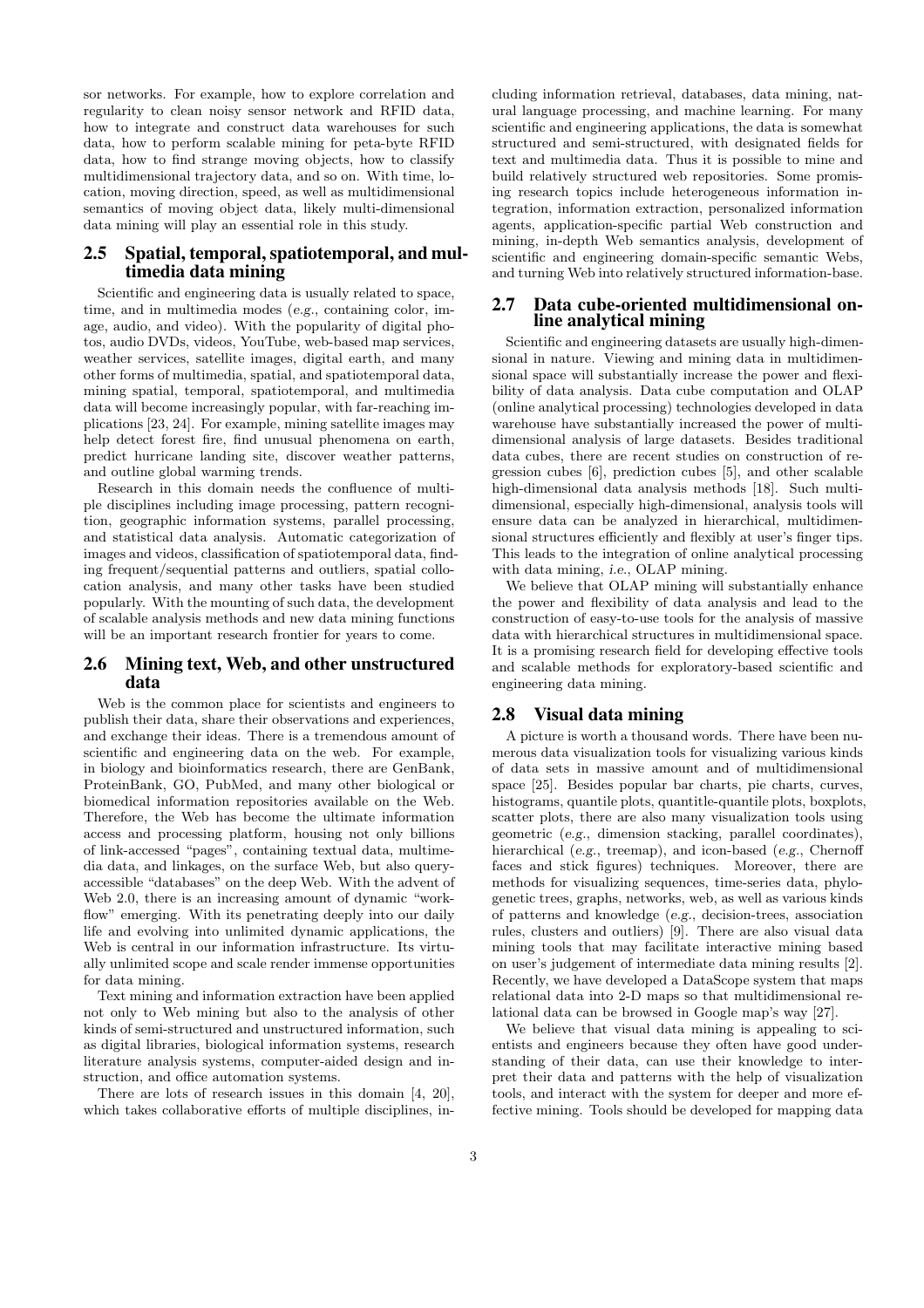and knowledge into appealing and easy-to-understand visual forms, and for interactive browsing, drilling, scrolling, and zooming data and patterns to facilitate user exploration. Finally, for visualization of large amount of data, parallel processing and high-performance visualization tools should be investigated to ensure high performance and fast response.

### 2.9 Domain-specific data mining: Data mining by integration of sophisticated scientific and engineering domain knowledge

Besides general data mining methods and tools for science and engineering, each scientific or engineering discipline has its own data sets and special mining requirements, some could be rather different from the general ones. Therefore, in-depth investigation of each problem domain and development of dedicated analysis tools are essential to the success of data mining in this domain. Here we examine two problem domains: biology and software engineering.

#### Biological data mining

The fast progress of biomedical and bioinformatics research has led to the accumulation and publication (on the web) of vast amount of biological and bioinformatics data. However, the analysis of such data poses much greater challenges than traditional data analysis methods [3]. For example, genes and proteins are gigantic in size (e.g., a DNA sequence could be in billions of base pairs), very sophisticated in function, and the patterns of their interactions are largely unknown. Thus it is a fertile field to develop sophisticated data mining methods for in-depth bioinformatics research. We believe substantial research is badly needed to produce powerful mining tools in many biological and bioinformatics subfields, including comparative genomics, evolution and phylogeny, biological data cleaning and integration, biological sequence analysis, biological network analysis, biological image analysis, biological literature analysis (e.g., PubMed), and systems biology. From this point view, data mining is still very young with respect to biology and bioinformatics applications. Substantial research should be conducted to cover the vast spectrum of data analysis tasks.

#### Data mining for software engineering

Software program executions potentially (e.g., when program execution traces are turned on) generate huge amounts of data. However, such data sets are rather different from the datasets generated from the nature or collected from video cameras since they represent the executions of program logics coded by human programmers. It is important to mine such data to monitor program execution status, improve system performance, isolate software bugs, detect software plagiarism, analyze programming system faults, and recognize system malfunctions.

Data mining for software engineering can be partitioned into static analysis and dynamic/stream analysis, based on whether the system can collect traces beforehand for postanalysis or it must react at real time to handle online data. Different methods have been developed in this domain by integration and extension of the methods developed in machine learning, data mining, pattern recognition, and statistics. For example, statistical analysis such as hypothesis testing) approach [21] can be performed on program execution traces to isolate the locations of bugs which distinguish program success runs from failing runs. Despite of its limited success, it is still a rich domain for data miners to research

and further develop sophisticated, scalable, and real-time data mining methods.

#### 3. CONCLUSIONS

Science and engineering are fertile lands for data mining. In the last two decades, science and engineering have evolved to a stage that gigantic amounts of data are constantly being generates and collected, and data mining and knowledge discovery becomes the essential scientific discovery process. We have proceeded to the era of data science and data engineering.

In this paper, we have examined a few important research challenges in science and engineering data mining. There are still several interesting research issues not covered in this short abstract. One such issue is the development of invisible data mining functionality for science and engineering which builds data mining functions as an invisible process in the system (e.g., rank the results based on the relevance and some sophisticated, preprocessed evaluation functions) so that users may not even sense that data mining has been performed beforehand or is being performed and their browsing and mouse clicking are simply using the results of or further exploring of data mining. Another research issue is privacy-preserving data mining that aims to performing effective data mining without disclosure of private or sensitive information to outsiders. Finally, knowledge-guided intelligent human computer interaction based on the knowledge extracted from data could be another interesting issue for future research.

#### 4. REFERENCES

- [1] C. C. Aggarwal. Data Streams: Models and Algorithms. Kluwer Academic, 2006.
- [2] M. Ankerst, C. Elsen, M. Ester, and H.-P. Kriegel. Visual classification: An interactive approach to decision tree construction. In Proc. 1999 Int. Conf. Knowledge Discovery and Data Mining (KDD'99), pages 392–396, San Diego, CA, Aug. 1999.
- [3] P. Bajcsy, J. Han, L. Liu, and J. Yang. Survey of bio-data analysis from data mining perspective. In Jason T. L. Wang, Mohammed J. Zaki, Hannu T. T. Toivonen, and Dennis Shasha, editors, Data Mining in Bioinformatics, pages 9–39. Springer Verlag, 2004.
- [4] S. Chakrabarti. *Mining the Web: Statistical Analysis* of Hypertex and Semi-Structured Data. Morgan Kaufmann, 2002.
- [5] B.-C. Chen, L. Chen, Y. Lin, and R. Ramakrishnan. Prediction cubes. In Proc. 2005 Int. Conf. Very Large Data Bases (VLDB'05), pages 982–993, Trondheim, Norway, Aug. 2005.
- [6] Y. Chen, G. Dong, J. Han, J. Pei, B. W. Wah, and J. Wang. Regression cubes with lossless compression and aggregation. IEEE Trans. Knowledge and Data Engineering, 18:1585–1599, 2006.
- [7] H. Cheng, X. Yan, J. Han, and C.-W. Hsu. Discriminative frequent pattern analysis for effective classification. In Proc. 2007 Int. Conf. Data Engineering (ICDE'07), Istanbul, Turkey, April 2007.
- [8] D. J. Cook and L. B. Holder. Mining Graph Data. John Wiley & Sons, 2007.
- [9] U. Fayyad, G. Grinstein, and A. Wierse. Information Visualization in Data Mining and Knowledge